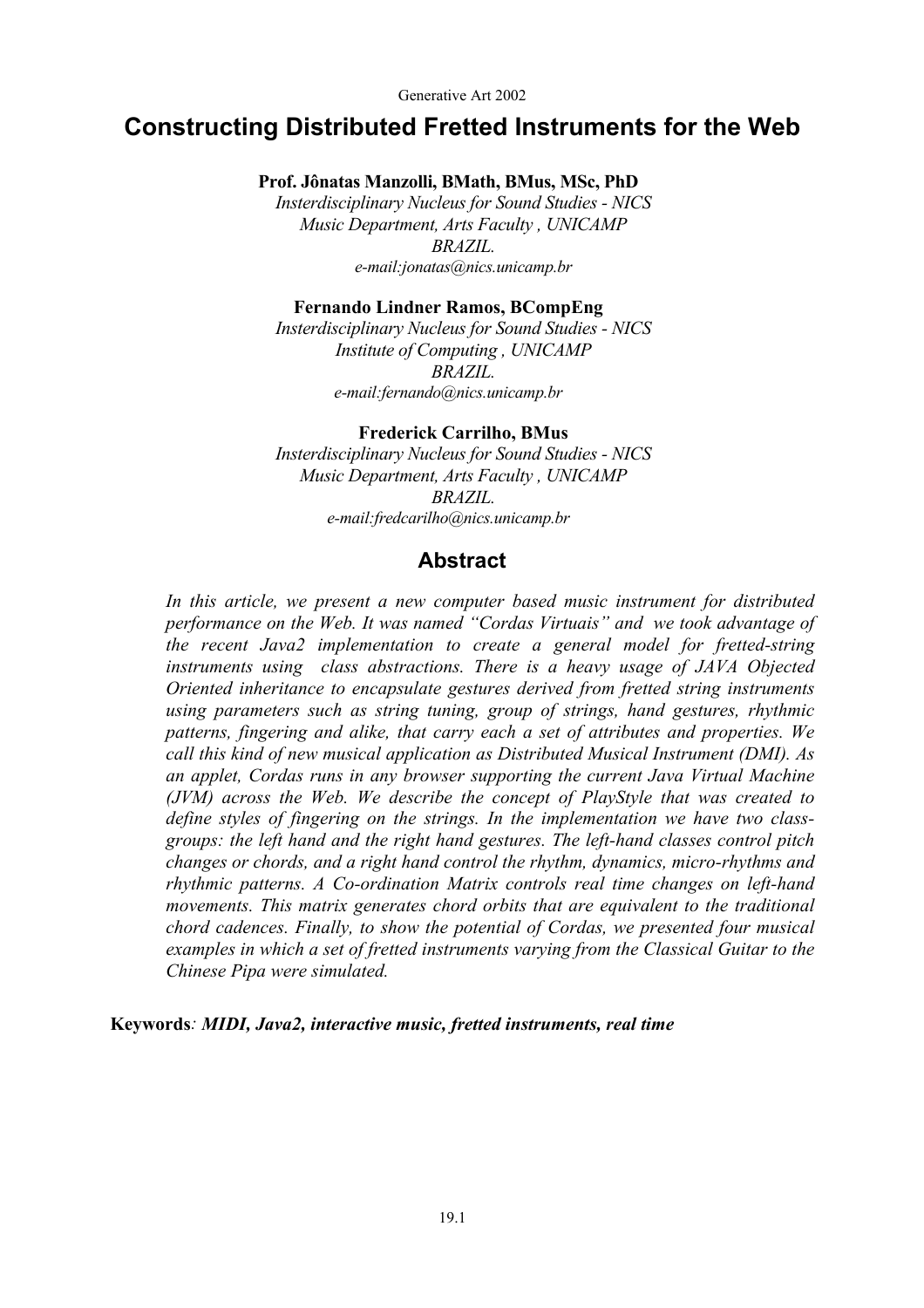# **1. Introduction**

Recently, much research has been done to explore the musical potential of the Internet: Burk [1] developed a new Client/Server architecture for multi-user musical performance, (see www. transjam.com). Helmuth [2] discussed several host configurations to allow music performance on the Internet. Complementary, Hwang [3] discussed the concept of "*Virtual Musical Environment*" (VME) where musicians act in a multi-modal feedback process using the Internet. Several new tools to explore the musical potential of the Internet have been developed. Plenty of examples of these systems can be found in (see [www.transjam.com/](http://www.transjam.com/) or <http://music.calarts.edu/~tre/JavaMusic.html>) the Java Music Projects

Beyond using the Internet as a new musical media, the research presented here is in line with previous works in which "Interactive Music System" (IMS) has been studied. Rowe [4] defined interactive music systems as *those whose behaviour changes in response to music input*. We studied a way of expanding the notion of IMS using generative methodologies. It was started, few years ago, with the definition of Sound Functors [5], a mathematical definition for musical construction and organisation. We explored Evolutionary Computation to created the compositional environment named VOX POPULI [6]. Later, we explore the use of a robot as an interactive actor in a composition system, this was called ROBOSER [7]. Eventually, we also explore the use of new hardware as interface for music performance as presented in [8]. Recently, we participate of the creation of *"ADA: the Inteligent Space"* that used interactive soundscapes to communicate behavioural changes to the audience. This was presented at the EXPO.02 the Swiss National Exhibition for 554.000 visitors. (see www.adaexposition.ch).

This paper presents a research that uses the Internet to expand the concept of IMS. Here we explore the notion of musical interaction creating a new environment that reproduces gestures of a musician when he/she plays a fretted instrument. In our system, class abstractions of a musical gesture are used as input. It can be also used to implement family of fretted instruments which we call *Virtual Strings Instruments* [9]. As an example, it is not difficult to construct a 20-string instrument, each one associated to a different MIDI program and performed by a 7-finger hand or, eventually, to simulate an ancient fretted instrument. As it is discussed later, these features are possible graces in heritage of the class abstraction used in our approach. The recent *Java2* provides interfaces and classes for I/O, sequencing, and synthesis of MIDI data. We used this API to implement fretted instrument characteristics like number of strings and frets, string tunings and the right hand rhythmic actions. *Cordas Virtuais'* classes are easily exchanged among the Web using and musicians can improvise, performing each one a personal string instrument.

In the next sections we present our research in details. We describe the project implementation concepts such as JAVA class abstraction, GUI and play style in the first section. It follows the definition of a simple mathematical model based on a co-ordination matrix to control the lefthand movements. Finally, we discussed the implementation of a set of fretted string instrument as Internet *applet* and this graphical instrument can be used to verify the musical potential of our system.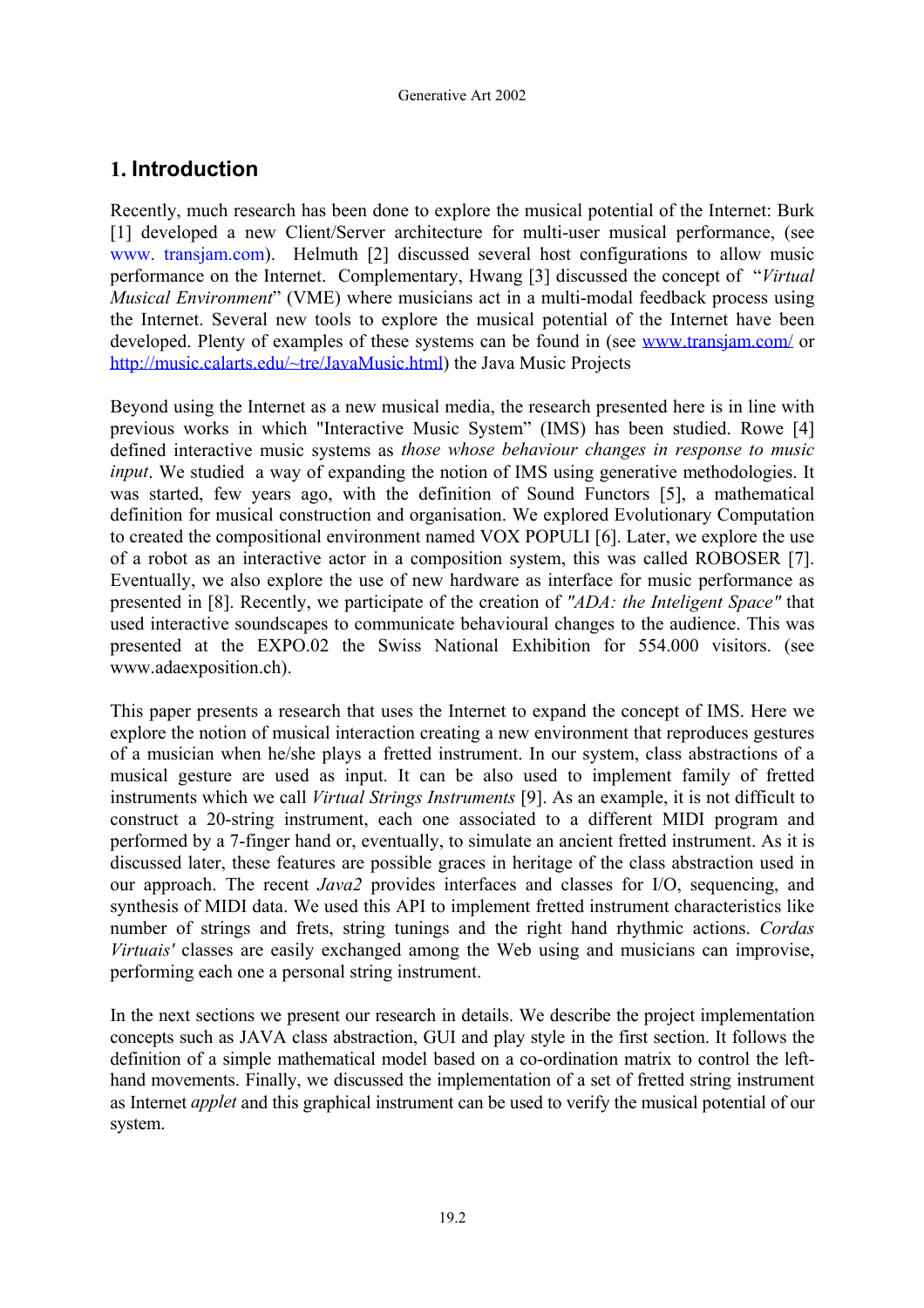# **2. Project Implementation**

Our aim was to study how JAVA class implementation can be used in order to create new kinds of sonic interactions. As present in [10], we have been worked with the concept of "*Distributed Music Instruments*" (DMI) to allow musicians to play together and improvise on the Web. In line with [1], we developed a Client/Server architecture where the JAVA based MIDI server imports several MIDI events over the Internet from clients and this allow musicians to Jam on the Web. In this way, this tested interactive architecture allows human and machine to co-operate in distributed musical performance situations.

Additionally, for modeling the musical gesture, we adopted the point of view of a right-hand instrumentalist. The left hand controls the fret choice while the right hand attacks the strings. We used the *tablature* notation to describe the left-hand actions. It allowed a spatial index of a music sequence providing a precise indication of the fret and the string to be played. The right hand movements and rhythm were described by what we called *Play Style*. This is a class abstraction related to the instrument temporal control. Micro-rhythmic structures such as those found on the *Spanish Rasgueado Style* were implemented with success, see **[www.nics.unicamp.br/cordasvirtuais](http://www.nics.unicamp.br/cordasvirtuais)/**. The main classes were divided in *Instrument* and *Performer* packages. *Instrument* contains the Synthesizer, instrument name (MIDI program), number of strings (individual or grouped strings). *Performer* contains representations of the *Tablature* and the *Play Style,* see [10] for details about the classes implementation.

### **2.1 Strings, Frets and Graphic Interface**

*Cordas Virtuais* is based on a Toolbox developed to enable multi-task MIDI stream control, see Costa & Manzolli [11]. Independent sequences of MIDI data are generated and managed by a *Note Collector* simultaneously.

The *Play Style* interface for micro-rhythmic manipulation (see *Fig. 1*) consists on a interaction area for each string, where the horizontal axis determines the perceptual duration (the moment where the finger touches the string), and the vertical axis represents the attack intensity (finger's velocity)..



**Fig. 1 -** *Play Style Interface, vertical lines*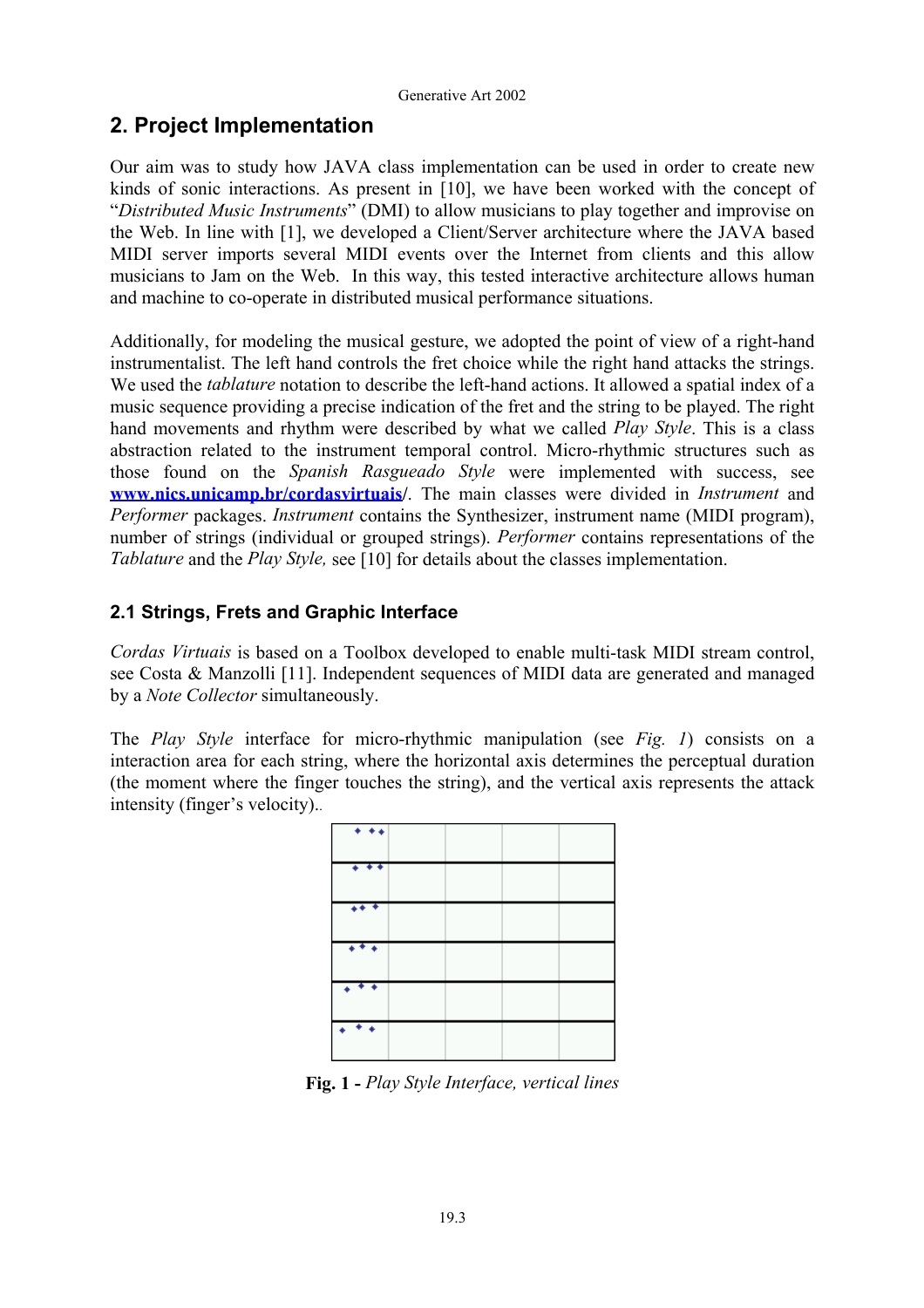### **3. Generating Chords Orbits**

#### **3.1 Co-ordination Matrix**

**Def.1:** We defined a *Co-ordination Matrix*, denoted as  $C_{n \times n}$ , a square matrix that is used to control the co-ordination between the left an right hand, n= number of strings group and its entries are defined in the set  $\{0,1\}$ .

As an example we present below the matrix  $C_{6\times 6}$ , it was applied in our experiment to generate sequence of chords that can be played in a classical guitar

$$
C_{6\times6} = \begin{bmatrix} C_{11} & C_{12} & C_{13} & C_{14} & C_{15} & C_{16} \ C_{21} & C_{22} & C_{23} & C_{24} & C_{25} & C_{26} \ C_{31} & C_{32} & C_{33} & C_{34} & C_{35} & C_{36} \ C_{41} & C_{42} & C_{43} & C_{44} & C_{45} & C_{46} \ C_{51} & C_{52} & C_{53} & C_{45} & C_{55} & C_{56} \ C_{61} & C_{62} & C_{63} & C_{46} & C_{56} & C_{66} \end{bmatrix}
$$
 (1)

*where*  $C_{ij}$  ∈ {0,1}, 1 ≤ *i*, *j* ≤ *n*, *with n* = *number of string group* = 6, each group has one string.

**Def.2:** We define the *Tablature Vector* denoted as  $\overset{p}{x}$ , an array containing the fret number played on the i<sup>th</sup> string denoted as  $x_i = \text{fret number } (1 \leq i \leq n \text{ with } i$ ). *n* = *number of strings*

This definition is equivalent to the traditional *tablature* of fretted stringed instruments. Since we are using the classical guitar as references, the order of the frets is: **the highest pitched string** ( $E_4$ ) is related to  $x_1$ , and the lowest pitched string ( $E_2$ ) is related to  $x_6$ .

$$
\mathcal{X} = [x_1 \ x_2 \ x_3 \ x_4 \ x_5 \ x_6]
$$
 (2)

with entries  $x_i \in \{-1, 0, 1, \ldots, m\}$ , where  $m = number of \text{ frets}$  and it depends upon the instrument we are using, i.e. for classical guitar *m=19*. The entry "-1" is used to mean "*the string is not played*" and it is assigned by the user. The entry "0" is used to mean an *"opened string"*.

**Def.3:** Given an initial *Tablature Vector*  $\overset{\text{D}}{x_0}$  and a *Co-ordination Matrix*  $C_{6\times 6}$  we call  $R_{K+1}$  the next *Tablature Vector* in a sequence  $\{R_0, R_1, R_2, ..., R_n\}$ . This sequence is called here as *Chord Orbit* or *Cadence,* and it is generated by the matrix product and a *mod* operation, as defined below:

$$
\mathcal{L}_{K+1} = C \cdot \mathcal{L}_K \tag{3}
$$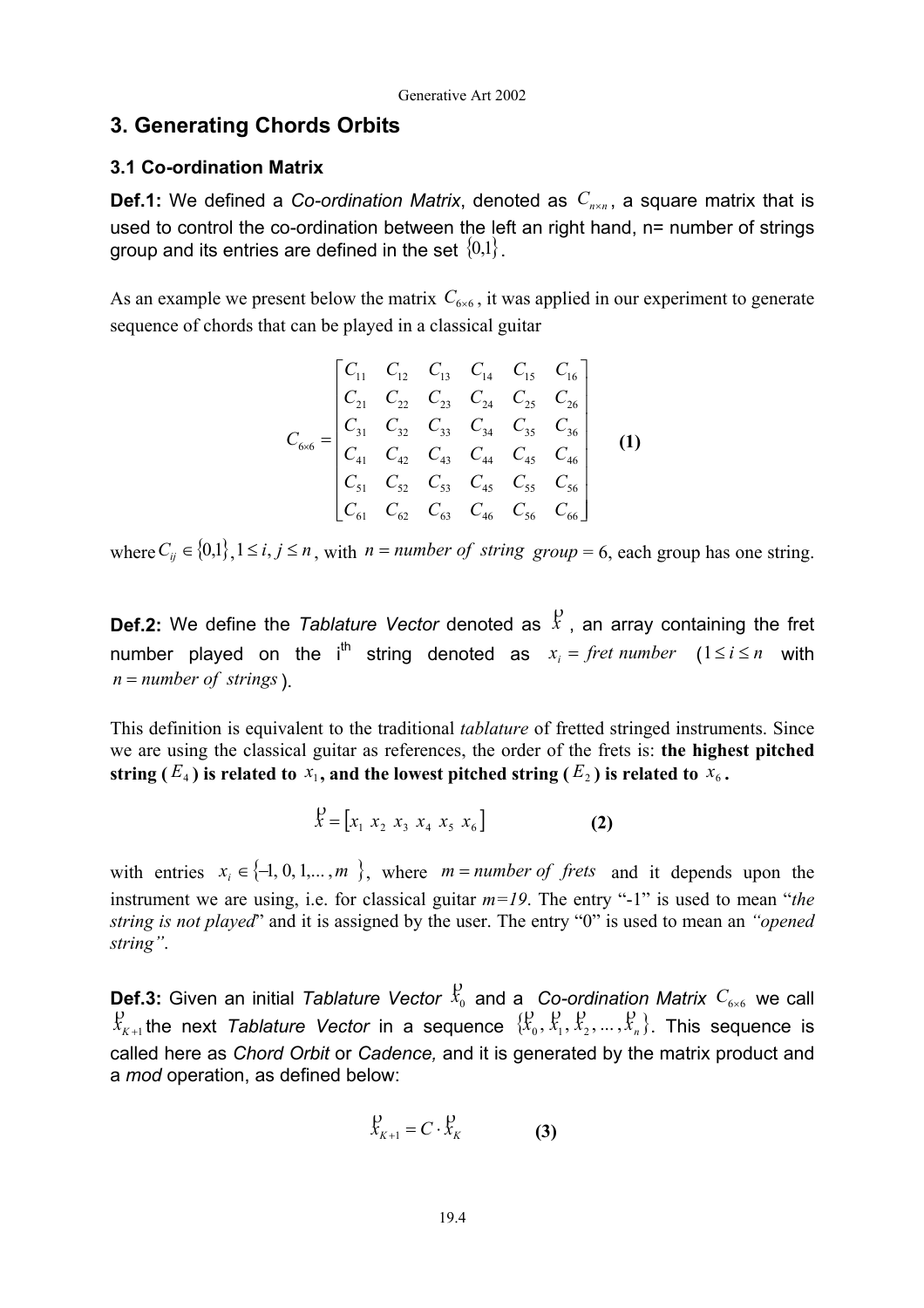where  $\int_{K_K}^{\infty}$  is the *k*<sup>*nd</sup>* Tablature *Vector* and  $C_{6\times 6}$  is the *Co-ordination Matrix*.</sup>

In order to confine the entries of the  $\mathcal{L}_{k+1}$  in the set  $\{0, 1, \ldots, m\}$  we apply at it *k-step* the following operation:

$$
\mathcal{X}_{K+1} = [x_1 \mod m, x_2 \mod m, ..., x_n \mod m] \quad (4)
$$

where *mod* operation gives the  $Z_m$  correspondent for each entry.

As an example of a cadence defined for a Classical Guiter and generated by the *Co-ordination Matrix*, we introduce an initial *Tablature Vector* related to a  $\mathbf{G}^7$  chord  $\mathbf{G}^0 = \begin{bmatrix} 1 & 0 & 0 & 0 & 2 & 3 \end{bmatrix}^T$ . The *Co-ordination Matrix* that generates the next chord **C/G**,  $\overline{X}_1 = [0 \ 1 \ 0 \ 2 \ 3 \ 3]^T$  is presented below:

$$
\hat{X}_1 = C \cdot \hat{X}_0 = \begin{bmatrix} 0 & 1 & 0 & 0 & 0 & 0 \\ 1 & 0 & 0 & 0 & 0 & 0 \\ 0 & 0 & 1 & 0 & 0 & 0 \\ 0 & 0 & 0 & 0 & 1 & 0 \\ 0 & 0 & 0 & 0 & 0 & 1 \\ 0 & 0 & 0 & 0 & 0 & 1 \end{bmatrix} \cdot \begin{bmatrix} 1 \\ 0 \\ 0 \\ 0 \\ 2 \\ 3 \end{bmatrix} = \begin{bmatrix} 0 \\ 1 \\ 0 \\ 2 \\ 3 \\ 3 \end{bmatrix}
$$
 (5)

**Def. 4:** Given a *Tablature Vector*  $\overline{X} = [x_1 \ x_2 \ x_3 \ ... \ x_n]$  where  $n = number of strings$ , the MIDI note number table defined in  $[0...127]$  and a string tuning note number  $T_i$  with  $1 ≤ i ≤ n$  for each string, the note number  $y_i$  played by *Cordas Virtuais* is defined as:

$$
y_i = T_i + x_i, 1 \le i \le n \quad (6)
$$

where  $x_i \in \{0,1,...,m\}$  and it is generated by equation **(3)** or the entry  $-1$  is assigned by the user.

Using **Tab 1.0**, it is possible to calculate the MIDI note number played by the system. Given the *Tablature* presented in **(4)**, the result is:

$$
\mathbf{G}^7 = \begin{bmatrix} 1 & 0 & 0 & 0 & 2 & 3 \end{bmatrix}^T + \begin{bmatrix} 64 & 59 & 55 & 50 & 45 & 40 \end{bmatrix}^T = \begin{bmatrix} 65 & 59 & 55 & 50 & 47 & 43 \end{bmatrix}^T
$$
 (7)

$$
C/G = [0 1 0 2 3 3]^T + [64 59 55 50 45 40]^T = [64 60 55 52 48 43]^T
$$
 (8)

| <b>Classical Guitar Tuning Table</b>     |           |     |    |    |    |  |  |  |  |
|------------------------------------------|-----------|-----|----|----|----|--|--|--|--|
| ∩nd<br>∽rd<br>ı St<br>∩th<br>– tr<br>. u |           |     |    |    |    |  |  |  |  |
| pitch                                    | −∩<br>- 4 | ∩ים | G2 |    |    |  |  |  |  |
| MII<br>Number                            | 64        | 59  | 55 | 50 | 45 |  |  |  |  |

**Tab 1.0** *Tuning system of the classical guitar. The first row is the string order, the second row contains the tuning for each string and the third row is the MIDI note number. These entries are equivalent to*  $T_i$ , with  $1 \le i \le 6$ .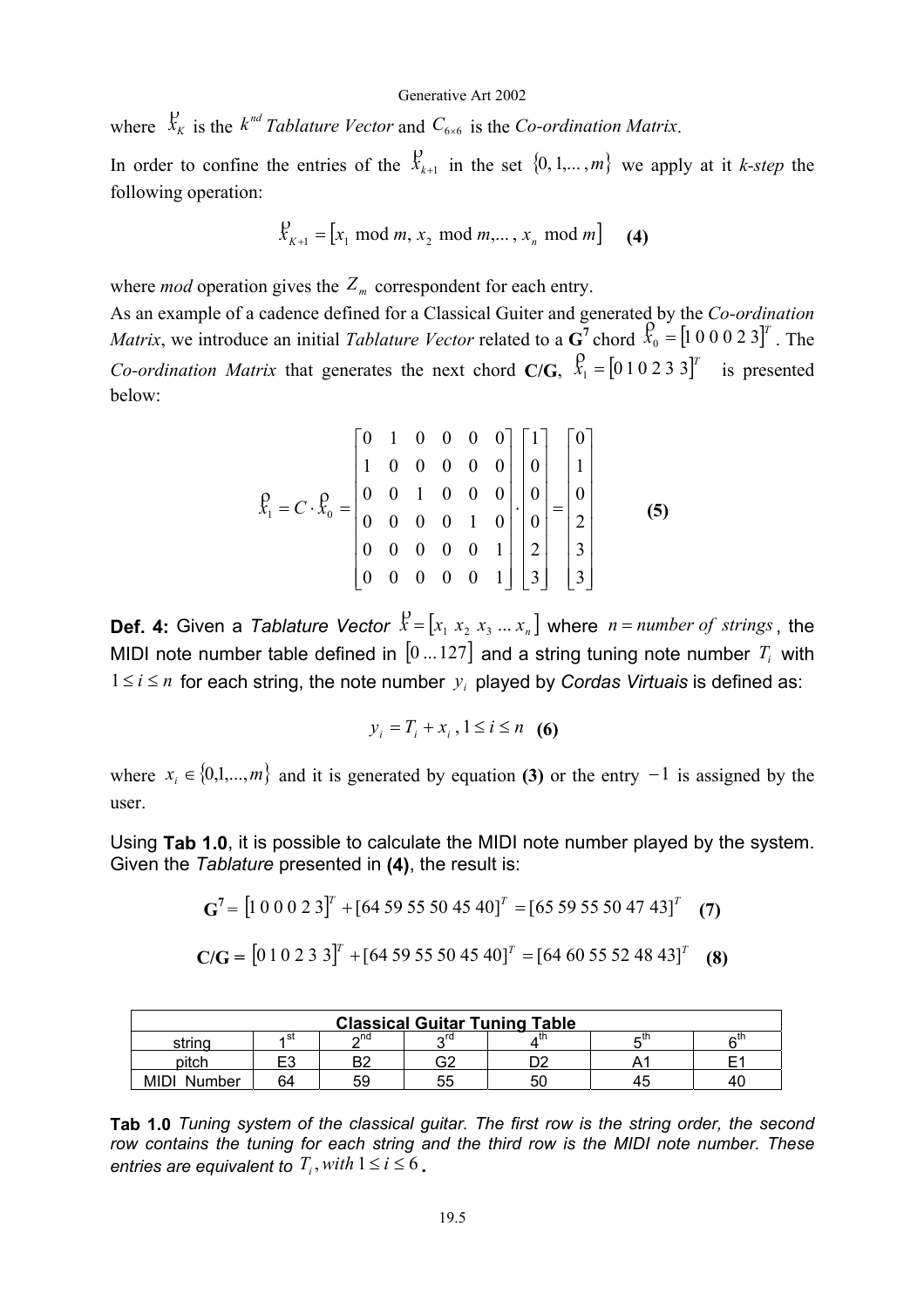

**Fig. 3 –** Cordas GUI Interface for a *Classical Guitar. In the left side, the white dots indicate pressed fret positions. |In the right side, dynamics, micro-rhythms and rhythmic patterns are described by blue dot positions.*

## **4. Instrument Case Studies**

As mentioned above, the Classical Guitar was the first instrument studied, but the *Cordas Virtuais*'s objected oriented structure allowed an easy creation of new instrument instances. This section presents three applets implemented using Cordas, they are the Chinese *Pipa*, Andino *Charango* and the African *Kora*. The follow information are needed: a) Tuning Table and MIDI program number as seen on **Tab 1.0**, b) Number of string groups and c) Number of strings per group. The implementation of the *Kora* applet required to use to playstyle interfaces, since there is no fret use in this instrument and both hands are used to stroke the strings (like a harp). So, it was decided to use two *PlayStyle* pads, one in the right side and other in the left side (see

#### **4.1 Pipa**



It is a four-stringed Guitar like instrument, one of the oldest Chinese musical instruments created in China more than 2000 years ago. The instrument later was developed from its orginal two strings design into a form of four strings and twelve frets, plucked with fingernails and known as pipa or qin-pipa. Pipa was a general term referring to those plucked-string instruments played in hand-held positions with the outward fingering technique called "pi" and the inward one called "pa".

|              | Fig. $4$ – The Chinese Pipa with |  |
|--------------|----------------------------------|--|
| four strings |                                  |  |

| <b>Pipa Tuning Table</b> |                    |        |        |  |  |  |  |
|--------------------------|--------------------|--------|--------|--|--|--|--|
| st.<br>string            | $\sim$ nd<br>trino | string | strina |  |  |  |  |
|                          |                    |        |        |  |  |  |  |
|                          |                    |        |        |  |  |  |  |

**Tab 2.0 -** *Tuning system of the Chinese Pipa.*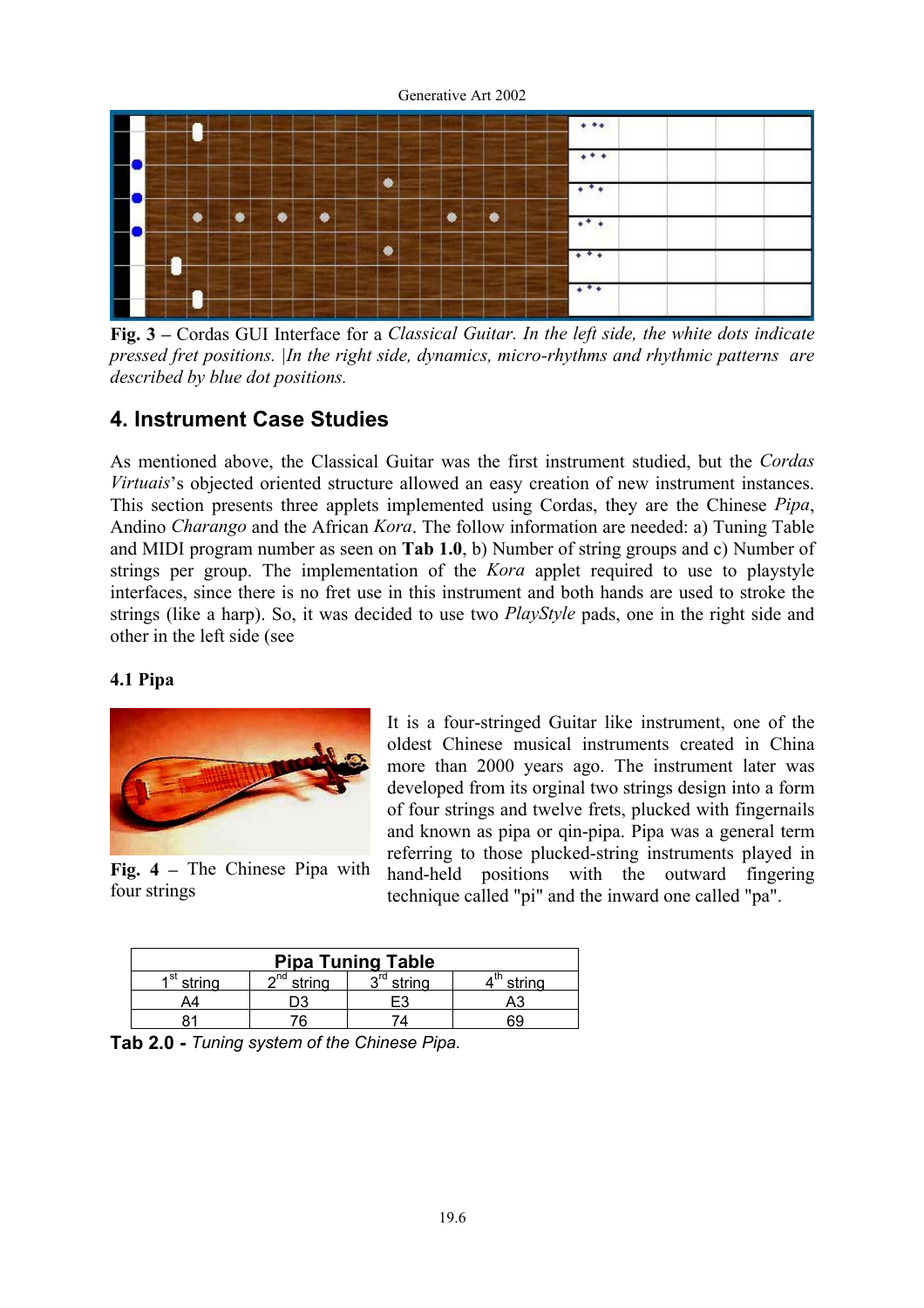#### Generative Art 2002

### **4.2 Charango**



It is the main stringed instrument used in Andean music, The resonance box is usually made from an Armadillo shell or carved wood imitating the shell. It is used in almost traditional music of Peru and Bolivia.



**Fig. 5 –** In the left**,** the Andean Charango with 5 group of double strings. Above, the GUI of Charango applet where one can see the double strings on the left side.

| <b>Charango Tuning Table</b>                                                                                                                            |        |        |       |        |  |  |  |  |
|---------------------------------------------------------------------------------------------------------------------------------------------------------|--------|--------|-------|--------|--|--|--|--|
| 4 <sup>th</sup> double string<br>2 <sup>nd</sup> double string<br>$5th$ double string<br>1 <sup>st</sup> double string<br>3 <sup>rd</sup> octave string |        |        |       |        |  |  |  |  |
| E5,E5                                                                                                                                                   | A4. A4 | E4, E5 | C4.C4 | G3, G3 |  |  |  |  |
| 88,88                                                                                                                                                   | 81.81  | 76.88  | 72.72 | 67.67  |  |  |  |  |

**Tab 3.0 –** Tuning system of the Andean Charango

#### **4.2 Kora**



**Fig. 6 –** The African Kora

The Kora is arguably the most complex chordophone of Africa. It is played in the westernmost part of Africa in Mali, Gambia, Burkina Faso, Guinea, Sierra Leone, and Senegal. The calabash is covered with a cowhide that is stretched over the open side of the half calabash and then left in the sun to dry tight and hold the handposts in place. A Traditional Kora has 21 strings and it is not a fretted instrument, actually Kora is played with two hands simultaneously. Despite, it is not an instrument we decided to implement a new applet using two Play Style pads, one for each hand. The left pad has 10 strings and the right has 11.

| <b>Kora Left Hand Tuning Table</b> |  |  |  |            |  |     |  |       |  |  |
|------------------------------------|--|--|--|------------|--|-----|--|-------|--|--|
|                                    |  |  |  | $\sim 1 -$ |  |     |  | 1 P.A |  |  |
|                                    |  |  |  |            |  | ے ر |  |       |  |  |

**Tab 4.0** – The tuning system of the Kora´s Left Hand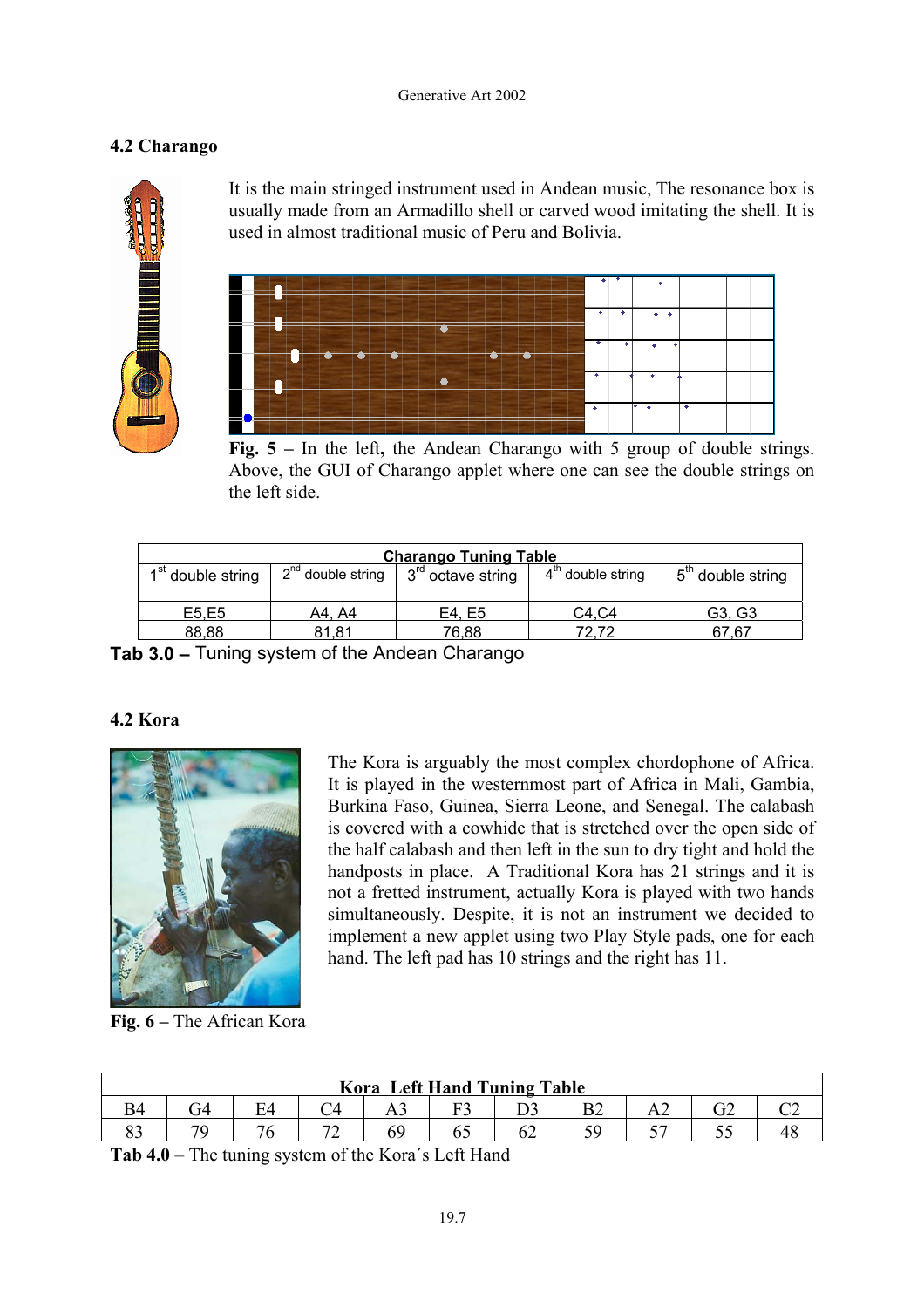| $\alpha$                            |  |   |  |  |              |  |  |    |  |
|-------------------------------------|--|---|--|--|--------------|--|--|----|--|
| <b>Kora Right Hand Tuning Table</b> |  |   |  |  |              |  |  |    |  |
| o<br>44<br>⊷                        |  |   |  |  |              |  |  |    |  |
| o o<br>oο                           |  | ∼ |  |  | $74^{\circ}$ |  |  | 74 |  |

Generative Art 2002

**Tab 5.0 -** The tuning system of the Kora´s Right Hand



**Fig. 3 –** *(left) Kora Tunning system, (right)* Cordas Virtuais *Interface for Kora*

## **5. Discussion and Feather Developments**

We presented examples of four fretted string applets: the Classical guitar, the Chinese pipa, the Andean Charango and the African Kora. These applets can be found in official Cordas Home Page ([www.nics.unicamp.br/cordasvirtuais](http://www.nics.unicamp.br/cordasvirtuais)). The instrument case studies presented above showed the potential of the software and its flexibility resulting of the usage of class abstraction and inheritance. The mathematical model used to define the Co-ordination Matrix, is simple enough to be explored a dynamic system. The patterns on the Matrix can be controlled by several generative algorithms. Particularly, we intend to apply evolutionary computation as we have been studied in previous works [6]. One of the most interesting features of *Cordas* is that users can be seen as musician performing a jam section each one using a different instrument applet. We have tested this situation using a Client/Server architecture we developed [10,11], the result was really an interesting sound on the MIDI server. It produced a complex interweaving of melodic lines such as a Internet chat situation in which a group users write messages in different languages and the screen presents a multilinguistic discourse.

The next steps of this research will be:

- 1) To study mathematical transformation on the co-ordination matrix in order to identify and control patterns as well generative structures;
- 2) To create an application version of Cordas improving several musical and control parameters parameters of the GUI, such as Load, Save PlayStyle, Save MIDI File, Record Pattern;
- 3) To integrate Cordas with other compositional environment we have developed at NICS, such as Roboser, VoxPopuli, etc.

*Cordas* will be applied to provide the exchange of fretted instrument features and performance characteristics distributed on the web. A database of *tablature* and *Play Style*  will be constructed in near future.